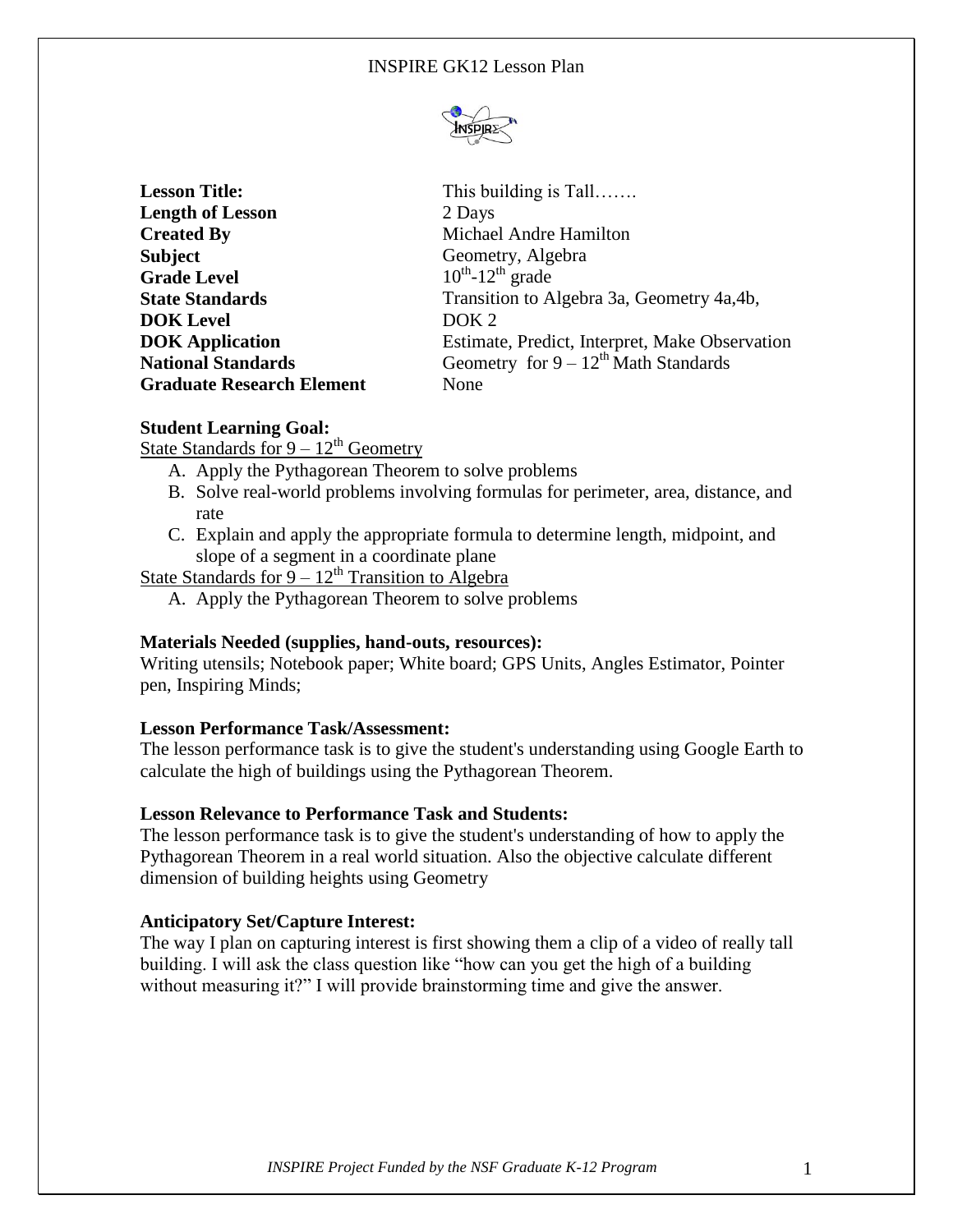### INSPIRE GK12 Lesson Plan



**Guided Practice:**

Day One:

The instructor will talk about the Pythagorean Theorem and how to capture data points with the GPS units. In a right triangle with sides *a*, *b* and hypotenuse *c*, trigonometry determines the sine and cosine of the angle



*θ* between side *a* and the hypotenuse as:

$$
\sin \theta = \frac{b}{c}, \quad \cos \theta = \frac{a}{c}.
$$

Day Two:

The students will be given the GPS units, angles projectors, and shown how to use them. Students will be separated into two groups and they will be able to measure angles of buildings.

# **Independent Practice:**

Day One:

The students will listen and gain understanding about the Pythagorean Theorem. They will take note and do examples problems calculating a side of the triangle when given one angle and one side. The will be able to get into groups to discuss their answer and help each other if need be.

Day Two:

The students will be separated into two groups. Each group will be given a marker, GPS unit, and a Goniometer (measures angles). The student will find a building that they are interested in the height information. The will capture the GPS data points next to the building first. Then next step, the students will try to perform a straight line from their initial data points and capture another set of point. Then, they will use the Goniometer the